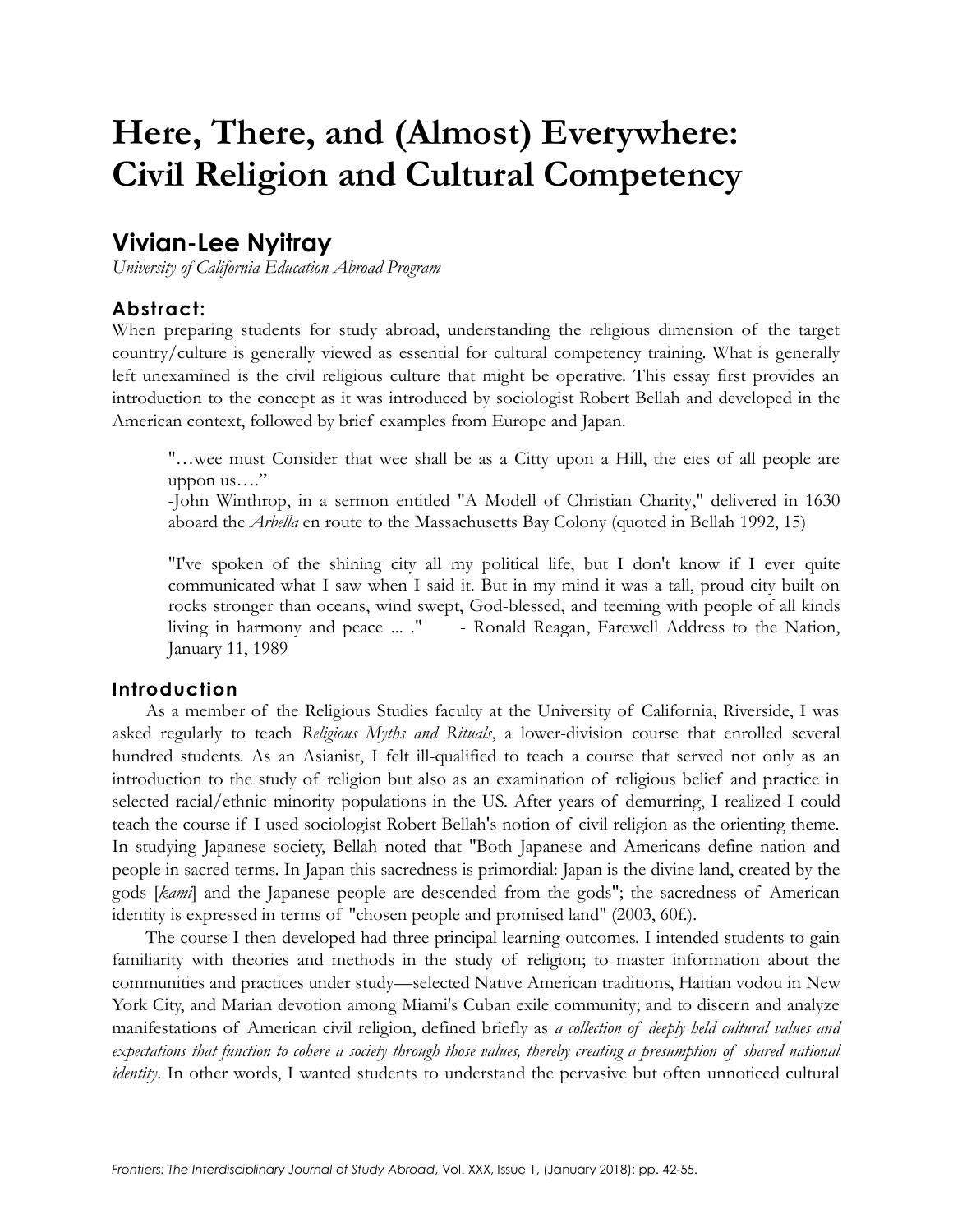ramifications of an American national identity that has been shaped by notions of being "a sacred people in a sacred land."

The photo banner I chose for the course software—and an image to which I returned periodically during the term—was a picture of Mt. Rushmore. Students were justifiably mystified at first, but once we'd read through *Black Elk Speaks* and subsequent readings on Lakota religiosity, western expansionism, the Ghost Dance, and the American Indian Religious Freedom Act of 1978 and its Amendments of 1994, they felt they understood my use of the image as displaying expropriated and violated sacred land. On the final day of class, however, I screened a clip from Ken Burns' documentary, *The National Parks: America's Best Idea* (2009), featuring Mt. Rushmore's then-Superintendent Gerard Baker (Mandan-Hidatsa), who talked about his respect for the monument he called it "the Shrine of Democracy"—and about the complexity of being a Native American in the role of government conservator and interpreter of this particular site. Judging by the students' surprise, hearing Supt. Baker express his heartfelt but mixed emotions was a fitting end to my course—a catalyst, I hoped, for students' own continuing inquiries into the complex intersections of religion and American identity. Happily, my hopes have been realized: former students continue to send souvenirs, postcards, and photos from civil religious sites and events all across the country, many years after having taken the course.

In 2012, I offered a faculty-led study abroad course on *Religion, Secularism, and Civil Society*, taking students to the Netherlands and Germany for nearly a month, and then culminating with a week in Washington, DC. In each location, we studied historical relations between church and state, the role of religion in shaping national culture, and the cultural challenges all three nations face in determining the role religion plays in what it means to be Dutch, German, and American today. Although the term did not appear in the course title, all our work was oriented around notions of civil religion, a critical but understudied element in intercultural education.

The present paper first offers a somewhat extended look at the American case to illuminate the evolution of Bellah's notion; it then offers illustrative examples beyond US borders to suggest the ubiquity of the phenomenon and its utility for study abroad professionals when developing cultural competency training for students.

#### **The U.S. Case**

The term "civil religion" was coined by Jean-Jacques Rousseau in his 1762 treatise *On the Social Contract.* Rousseau's civil religion—a middle ground between a personal religion and an established state religion—had as its basic elements belief in the existence of a deity and in an afterlife; the promotion of toleration; and adherence to the social contract in which there is justice under law. Alexis de Tocqueville, the first observer of civil religion in the American context, described what he called "republican religion" in his treatise *Democracy in America* (1835 and 1840), namely, a system in which particular beliefs, constitutionally disconnected from government, are left to private judgment. More than two centuries after Rousseau, in an essay prepared for a 1966 conference on American religion, University of California, Berkeley sociologist Robert N. Bellah drew on Rousseau, de Tocqueville, and the work of French sociologist Émile Durkheim to describe a deeply felt and widely shared "religious" sensibility that affirms a people's common sense of national identity. In the case of the United States,

The...separation of church and state has not denied the political realm a religious dimension. Although matters of personal religious belief, worship, and association are considered to be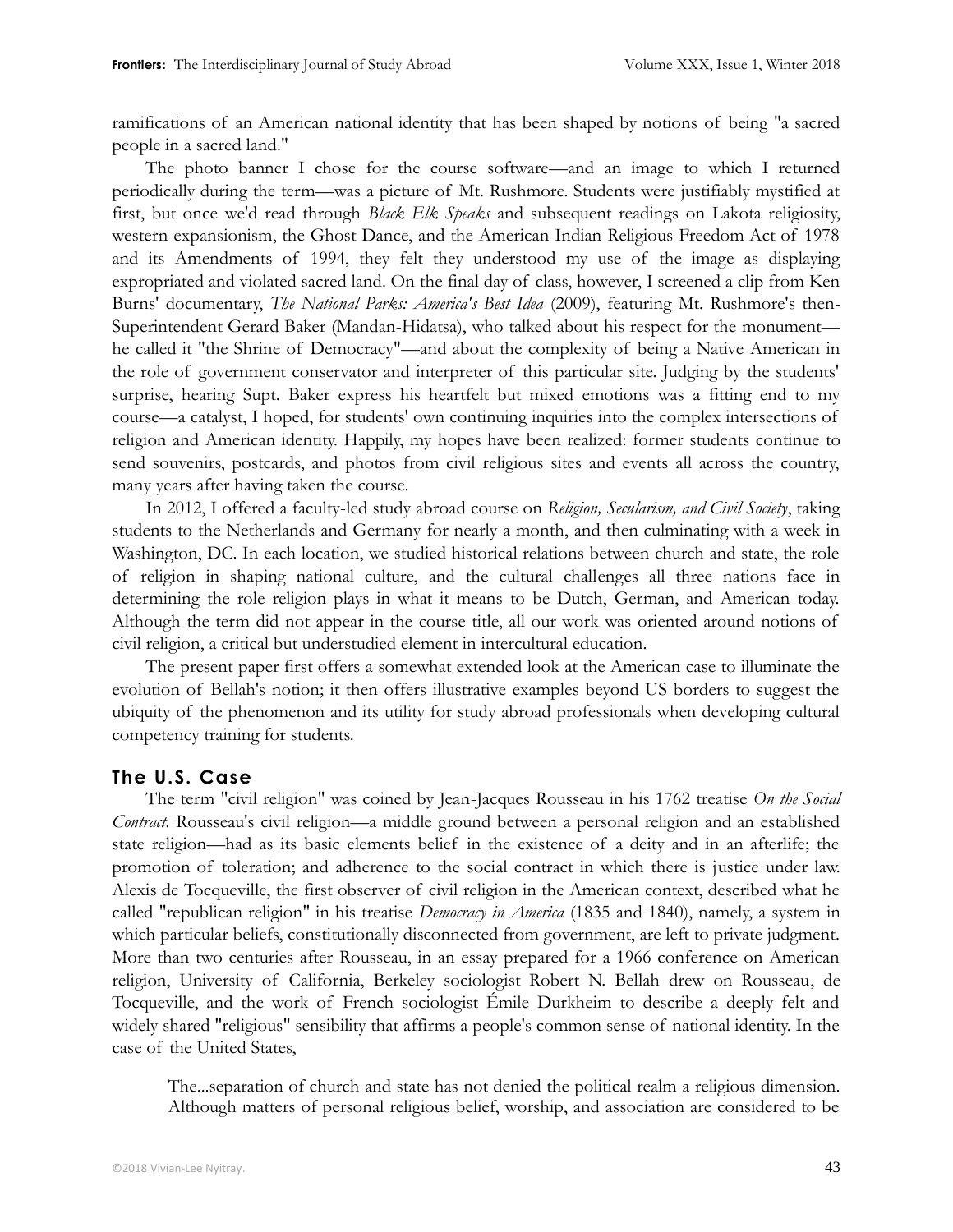strictly private affairs, there are, at the same time, certain common elements of religious orientation that the great majority of Americans share. These have played a crucial role in the development of American institutions and still provide a religious dimension for the whole fabric of American life, including the political sphere. This public religious dimension is expressed in a set of beliefs, symbols, and rituals that I am calling American civil religion (1967, 3-4).

Bellah embraced Durkheim's understanding that all collectivities have a religious aspect to them. Societies adhere to a common set of totemic symbols and shared values, making it natural that a country or modern nation-state would have its own "religion," by which is meant a shared set of values and symbols that give it "the emotional integrity to cohere" (Juergensmeyer et al. 2015, 78). Bellah's paper was published subsequently in *Daedalus, Journal of the American Academy of Arts and Sciences*, for an issue entitled, "Religion in America." It became, in Bellah's words, "an essay I have never been allowed to forget" (Bellah & Hammond 1980, 3). Half a century later, to quote Bellah again, the vast literature on civil religion constitutes "a minor academic industry" (1992, ix).

As the expression of what binds citizens as "Americans," civil religion is obvious and yet often unnoticed (or unremarked upon) in daily life. International students coming to study in the US are likely to know that religion, particularly Protestant evangelical Christianity, plays a prominent role in contemporary American culture. The surprise lies in discovering not only the variety of traditions and the pervasiveness of religious/spiritual concerns in American culture but also the extent to which acceptance, and even the expectation, of *civil* religious ideas and practices suffuses daily life in the States.

In recent decades, the metaphors of onions, trees, and, especially, icebergs have been employed in cultural studies as heuristic devices. The idea is that every distinct culture has visible and invisible aspects. Visible aspects of culture—the skin of the onion, the leaves and branches of the tree, or the tip of the iceberg—are those which are readily accessible to outside observers, e.g., holiday celebrations, dress, art, music, food. The invisible aspects represent essential cultural values and structures that, depending on the metaphor employed, support, form the core of, or nourish and sustain the visible aspects of culture. These underlying values and structures include shared understandings of history, politics, family life, social mores, religion. To use the iceberg metaphor for a moment, it's clear that the bulk of a culture is not immediately visible. Discerning what lies beneath the surface—while avoiding smashing into it—takes time and training. Civil religion is part of this deep structure, supporting beliefs, symbols, and rituals that provide a religious dimension to the visible cultural artifacts of everyday life.

Calling this dimension "religious" points to its provision of an implicit framework of values and ethics shared by a majority of citizens, as well as to a cohesive structure of myths, texts, material objects, revered persons, and an entire landscape of natural or built "sacred" environments. In the American context, identifying artifacts of civil religious culture might begin with the following:

*Texts* ("scriptures")

- the Declaration of Independence and the Constitution, both of which are enshrined at the National Archives in Washington, DC
- the Gettysburg Address and Lincoln's Second Inaugural Address
- John F. Kennedy's Inaugural Address
- Martin Luther King, Jr.'s "I Have a Dream Speech"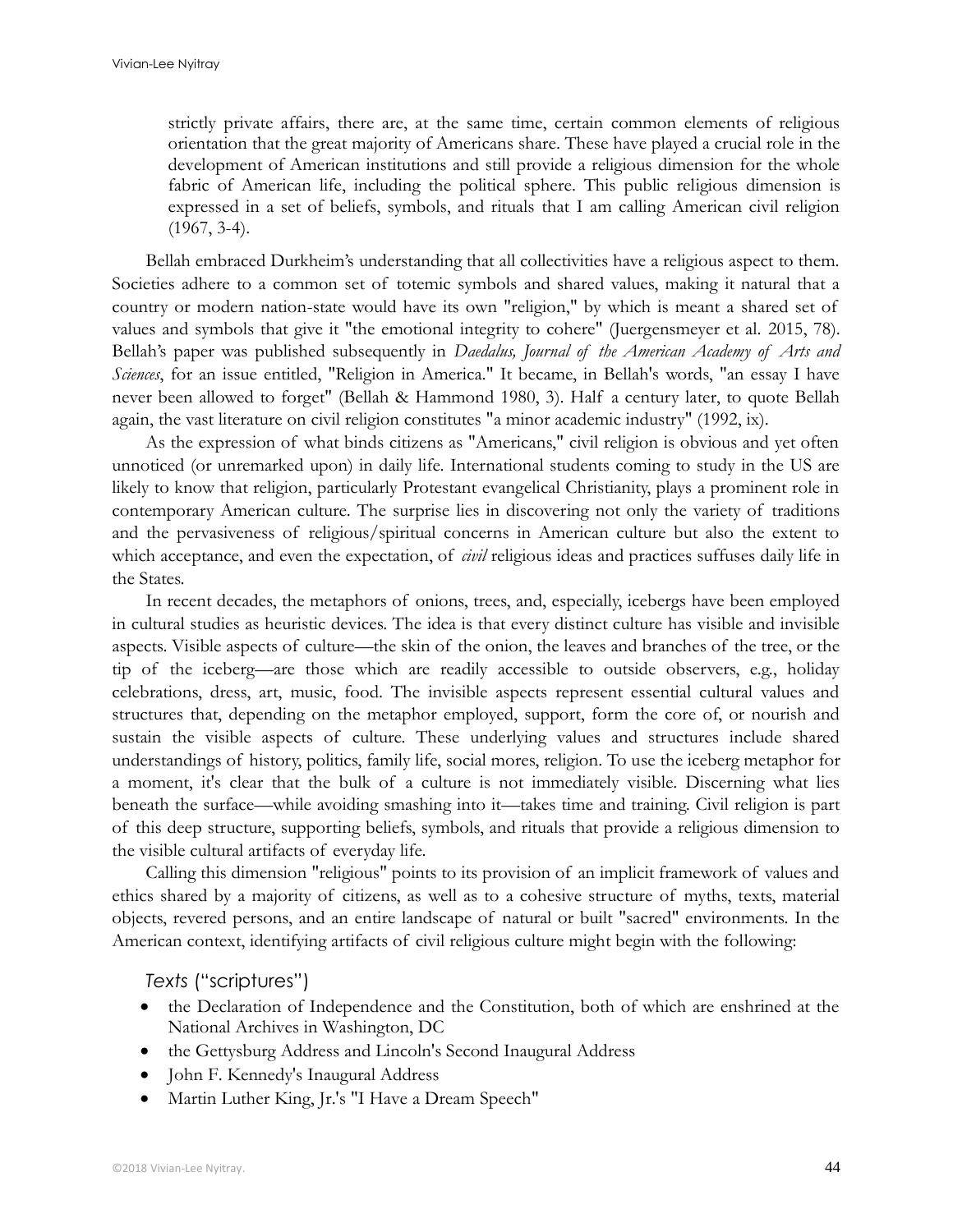Material objects

- the Liberty Bell
- the Statue of Liberty
- the White House and the Capitol Building
- the Lincoln Bible
- the Star-Spangled Banner, Old Glory, and the American flag in general

## Landscape

- The Lincoln Memorial, the Jefferson Memorial, the Washington Monument
- Gettysburg battlefield, Arlington National Cemetery, the Vietnam Veterans' Memorial
- Ground Zero in lower Manhattan; Flight 93 National Memorial (Shanksville, PA)
- Many lesser known local sites, e.g., the Liberty Bell Shrine/Museum (where the Liberty Bell was hidden from 1777 until the British occupation of Philadelphia ended in 1778, Allentown, PA), or the Lincoln Memorial Shrine (a museum and research facility dedicated to Lincoln and the Civil War, Redlands, CA)
- Mt. Rushmore

## *People* ("prophets," "saints," and martyrs)

- George Washington, Thomas Jefferson, Benjamin Franklin, Nathan Hale
- Abraham Lincoln, John F. Kennedy, Martin Luther King, Jr.
- Eleanor Roosevelt, Christa McAuliffe

## Myths

- America as the Promised Land or the New Jerusalem
- America as "the shining city on the hill"
- Americans as the Chosen People, as suggested in the motto on the Great Seal of the United States: *annuit coeptis* ("Providence favors our undertakings," or "Providence has favored our undertakings")

## *Ceremonies and holidays* ("rituals" and "holy days")

- Independence Day (the Fourth of July)
- Memorial Day
- Thanksgiving

Bellah and other scholars have highlighted Independence Day and Memorial Day as the premier American civil religious holidays (Warner 1962, 8-9). However, many countries have their own national days of independence and mourning/commemoration, making the "iceberg" metaphor of the Fourth of July or Memorial Day rise high in the water: students can observe such holidays and appreciate much of the rationale, even if some underlying details are unclear. A more subtle illustration in the American context is Thanksgiving. In addition to analyzing the artifacts of food and family rituals, the civil religious dimension and its tensions can be discerned through an examination of each year's Presidential Thanksgiving Proclamation, published by the White House on the day in major US newspapers and online sources.

The first Thanksgiving Proclamation was issued by the Continental Congress in 1777. George Washington issued the first Presidential Thanksgiving Proclamation in 1789, and President Lincoln's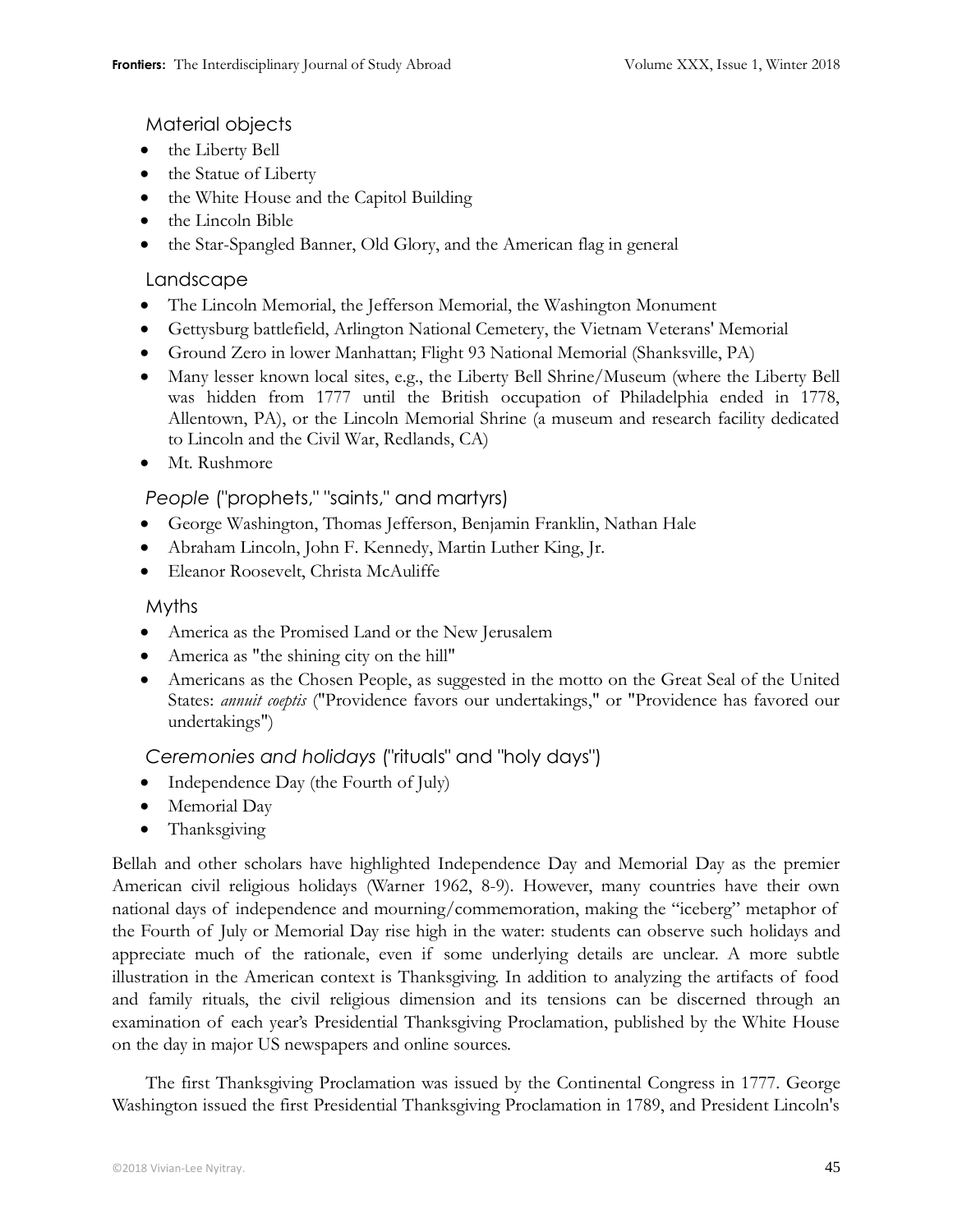second Thanksgiving Proclamation in 1863 initiated the unbroken string of presidential proclamations of thanks for the year's blessings that continues to today. All the proclamations, including those issued by Confederate President Jefferson Davis, have been archived online by the Pilgrim Hall Museum of Plymouth, MA (pilgrimhallmuseum.org). An especially instructive example is provided by President Reagan's 1986 Proclamation, which opens as follows:

Perhaps no custom reveals our character as a Nation so clearly as our celebration of Thanksgiving Day. Rooted deeply in our Judeo-Christian heritage, the practice of offering thanksgiving underscores our unshakable belief in God as the foundation of our Nation and our firm reliance upon Him from Whom all blessings flow. Both as individuals and as a people, we join with the Psalmist in song and praise: "Give thanks unto the Lord, for He is good."

In addition to elevating the nation to the "Nation" and locating Thanksgiving within the sphere of "our Judeo-Christian" belief, the text confirms that all Americans know "God" to be the bedrock of America. The assumption of shared religious experience is further indicated by the indirect reference to a widely used brief hymn of praise, the Protestant Doxology ("Praise God from whom all blessings flow") and by quoting "the Psalmist" with a common phrase found several times in the Book of Psalms of the Hebrew Bible/Christian Old Testament.

The Proclamation then presents "one of the most inspiring portrayals of American history" in the dramatic image of George Washington "on his knees in the snow at Valley Forge." Students, especially if they are French, may be surprised to continue reading: "It was then—when our mettle as a Nation was tested most severely—that the Sovereign and Judge of nations heard our plea and came to our assistance in the form of aid from France." The Proclamation continues on to reiterate President Washington's exhortation to the people of the US to observe "a day of public thanksgiving and prayer" so that they might acknowledge "with grateful hearts the many signal favors of Almighty God, especially by affording them an opportunity peaceably to establish a form of government for their safety and happiness." President Reagan's Proclamation then closes with its own exhortation:

And let us be ever mindful of the faith and spiritual values that have made our Nation great and that alone can keep us great. With joy and gratitude in our hearts, let us sing these stirring stanzas: O beautiful for spacious skies, For amber waves of grain, For purple mountain majesties Above the fruited plain! America! America! God shed His grace on thee.

By urging the reader to "sing" the words to the first verse of "America the Beautiful," the Proclamation dares the reader to not hear the music. In this way, the reader is drawn into the text, becoming a voice in the civil religious choir, willingly or not.

To read through the Presidential Thanksgiving Proclamations issued during the two world wars, the Great Depression, the Watergate scandal, the Vietnam war, the aftermath of September 11 and the years since, is to observe the evolution of American civil religious sensibilities. After 9/11,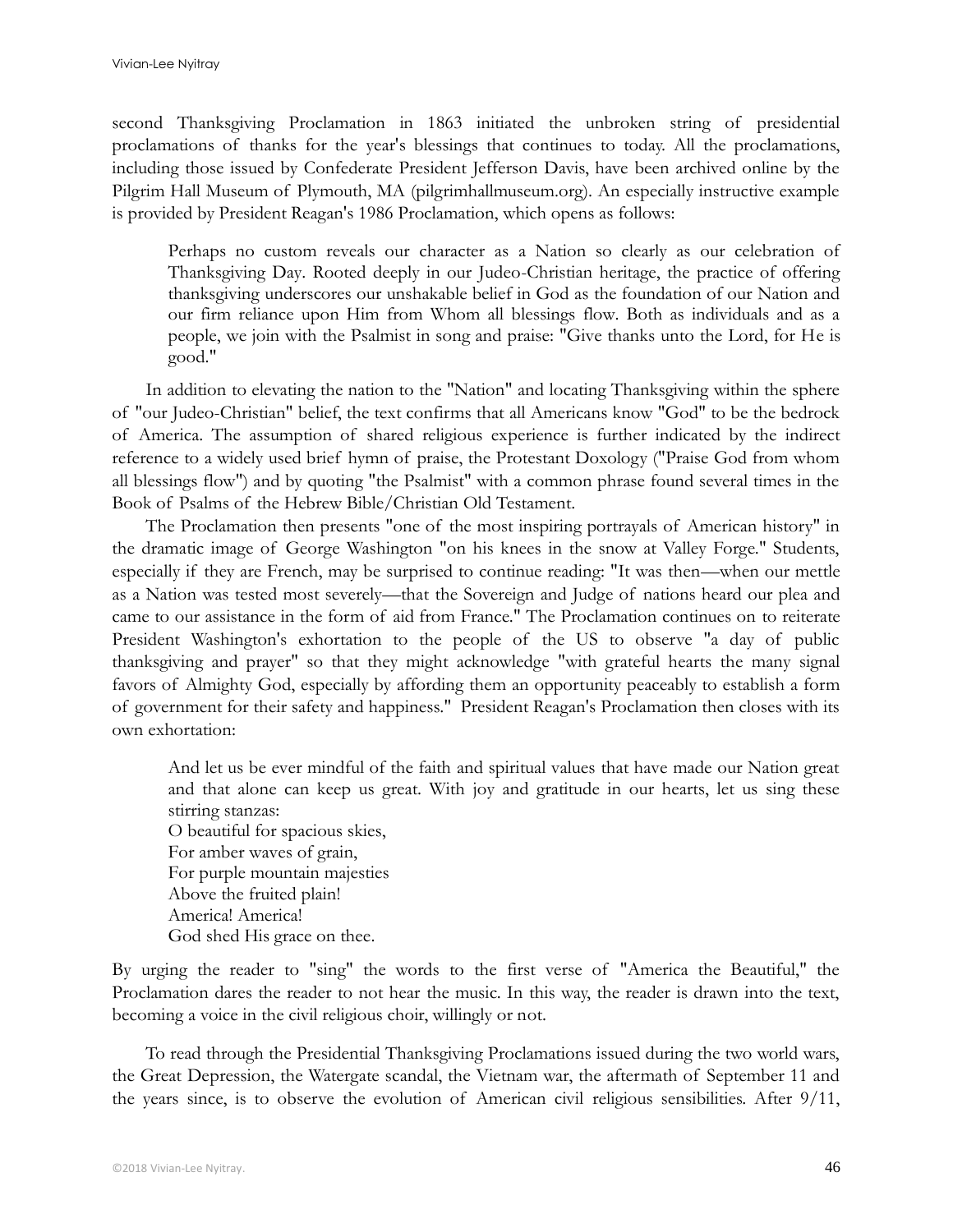"community centers" and, later, "mosques" are added to "churches, synagogues, and houses of worship" to acknowledge the somewhat awkward presence of Islam in America; Native Americans come and go in the narratives across the years; and attention to social ills as well as blessings characterize contradictory American attitudes toward individual wealth and the common welfare. As a resource for study abroad professionals, Presidential Thanksgiving Proclamations provide a rich guide to seeing below the surface (or digging deeper to the core or roots) of American civil religious culture.

Beyond icebergs, onions, and trees are other approaches to talking about culture and the possibilities of variation. For example, we might liken it to mental software:

Just like computers, people are *["programmed"](http://www.amazon.com/gp/product/0071439595?ie=UTF8&tag=wwwgeerthofst-20&linkCode=as2&camp=1789&creative=9325&creativeASIN=0071439595)* by their culture to think, act, feel in a certain way. As opposed to computers, however, people do have individual personalities. Therefore, not everyone will represent all cultural norms all the time. [However, even] deviation will happen within certain boundaries established by culture. This programming of the mind happens outside of our awareness, which is the reason most of us cannot explain why we behave, think or act the way we do. Most people would not be able to connect their behavior with general characteristics of their culture (Knight 2009).

In an informal and decidedly unscientific test, I and several co-facilitators led a group of about sixty study abroad professionals in a cultural competency workshop held during the 2017 Annual Conference of the University of California's Education Abroad Program. After viewing a short video on icebergs, onions, and trees as cultural metaphors, participants were divided into six smaller groups, with each group assigned to come up with two or three artifacts of "American culture" and then to utilize one of the metaphors to discuss the deep or core structure(s) that inform each artifact. We acknowledged awareness of diversity and difference as a hallmark of contemporary American society but due to time constraints asked participants to think of cultural artifacts that could be recognized—if not accepted or uniformly interpreted—across ethnic, racial, gender, and other categories of personal identity.

The resulting robust discussion revealed that no matter which metaphor a group employed to analyze a contemporary artifact (among the artifacts identified by the groups were the flag, baseball, and guns), the rough consensus was that any explanation was historically grounded. At the heart of the submerged mass of the iceberg, the core of the onion, or the roots of the tree were the history of America as "revolutionary," the centrality of the Constitution and the Bill of Rights, and the legacy of Puritanism. None of us had predicted the emphasis on history that would emerge, nor had we facilitators anticipated that the Constitution would be central to every group's analysis. The other, less surprising outcomes were frequent references to the contradictions that a cultural artifact presented to different groups of Americans, and a shared sense that such contradictions have to be held in some kind of tension in order to be valid.

Philip Gorski, professor of sociology and religious studies at Yale University, addressed the inherent contradictions in American civil religion during an interview about his book, *American*  Covenant: A History of Civil Religion from the Puritans to the Present. He suggested that core contradictions originate with varying interpretations of our national history:

"The radical-secular interpretation of American history is that American democracy is an Enlightenment project based solely on secular values. The religious-nationalist interpretation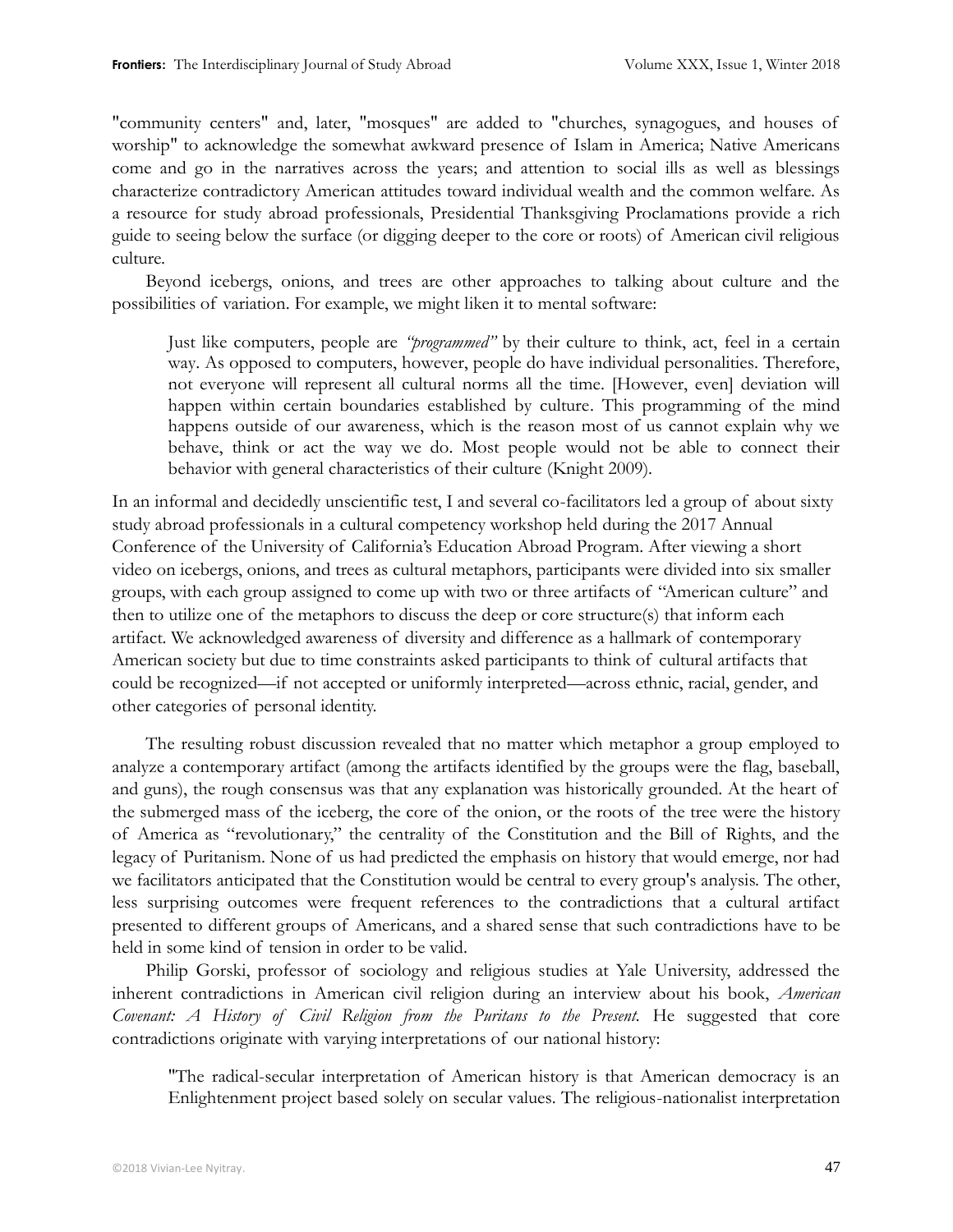is that America was founded as a Christian nation, and our laws and Constitution are all grounded in Christian or Judeo-Christian scripture. …[However, at] many junctures of our history, those two sources have been intertwined.... One of my favorite examples of this is Benjamin Franklin's draft seal for the United States. The image is of Moses parting the Red Sea and the Israelites crossing over behind him. Franklin can hardly be suspected of being a particularly orthodox Christian, yet he thought this narrative belied something fundamental about the American project" (Green 2017).

Of note is Gorski's reference to "so-called Judeo-Christian heritage." Although ample evidence today attests to the presence of those who steadfastly maintain that the US is "a Christian nation," the fact is that the early colonies were settled and states were established by religious communities that included Roman Catholics, Jews, and, owing to African enslavement, Muslims. The nowcommon phrase "Judeo-Christian" originated in late 19<sup>th</sup> century England, and was popularized in the United States in the 1930s to counter rising nativism during the Depression; during the 1950s, use of the term served two purposes: it represented historic "Western" values in Cold War contrast to those of atheist Communism, and it offered a veneer of inclusion to the post-Holocaust and politically active American Jewish community. By the mid-20th century, the acceptance of Judaism and religions such as the Church of Jesus Christ of Latter Day Saints (Mormons) into the rubric of American civil religion deemed it capable of transcending denomination and religious affiliation. Under the aegis of what Benjamin Franklin had called "public religion" and Abraham Lincoln referred to as "political religion," it was widely understood that Americans could hold a shared civic faith and express a public piety while professing divergent personal religious/spiritual beliefs.

Within the scholarly community, however, critics such as religion scholars Charles Long and Jane Iwamura pointed out that Bellah's "transcendent universal religion of the nation" excluded minority populations: African Americans and Asian Americans, in particular, were expected to embrace the symbols, saints, and celebrations of American civil religion without being able to reap the promise of its core myths. Moreover, the thousands of immigrants from Asia, Eastern Europe, and the Middle East who arrived in the US after the Immigration and Naturalization Act of 1965 helped to make visible religions that were long-established in the US but which were persecuted or ignored, such as Hinduism, Buddhism, Sikhism, a variety of Eastern Orthodox traditions, and Islam. By the mid-1970s, it was no longer tenable to describe the US as a tri-religious nation of Protestants, Catholics, and Jews.

As both the political landscape and the demographics of American society changed over the course of the late 20<sup>th</sup> century, Bellah continued to revisit his work. In 1975, less than a decade after the *Daedalus* article, Bellah published the first edition of *The Broken Covenant: American Civil Religion in Time of Trial*, commenting on what he saw as the growth of self-interest, the increasing fragmentation of American society, and the alienation of many sectors of society. It appeared to Bellah that civil religion was no longer able to provide the unity and sense of shared belongings he had earlier discussed, and he called American civil religion a "broken and empty shell" (1992, 142).

Yet even as Bellah continued to revise his thinking on the subject, the "minor academic industry" churned on. Scores of publications continued to appear, typically either applying the concept to other nations and cultures, or else questioning its validity and continued viability: Do the shared assumptions and values of civil religion make it primarily a religion of the masses rather than the elite, or is it yet another construct used by the elite to control and manipulate the masses? What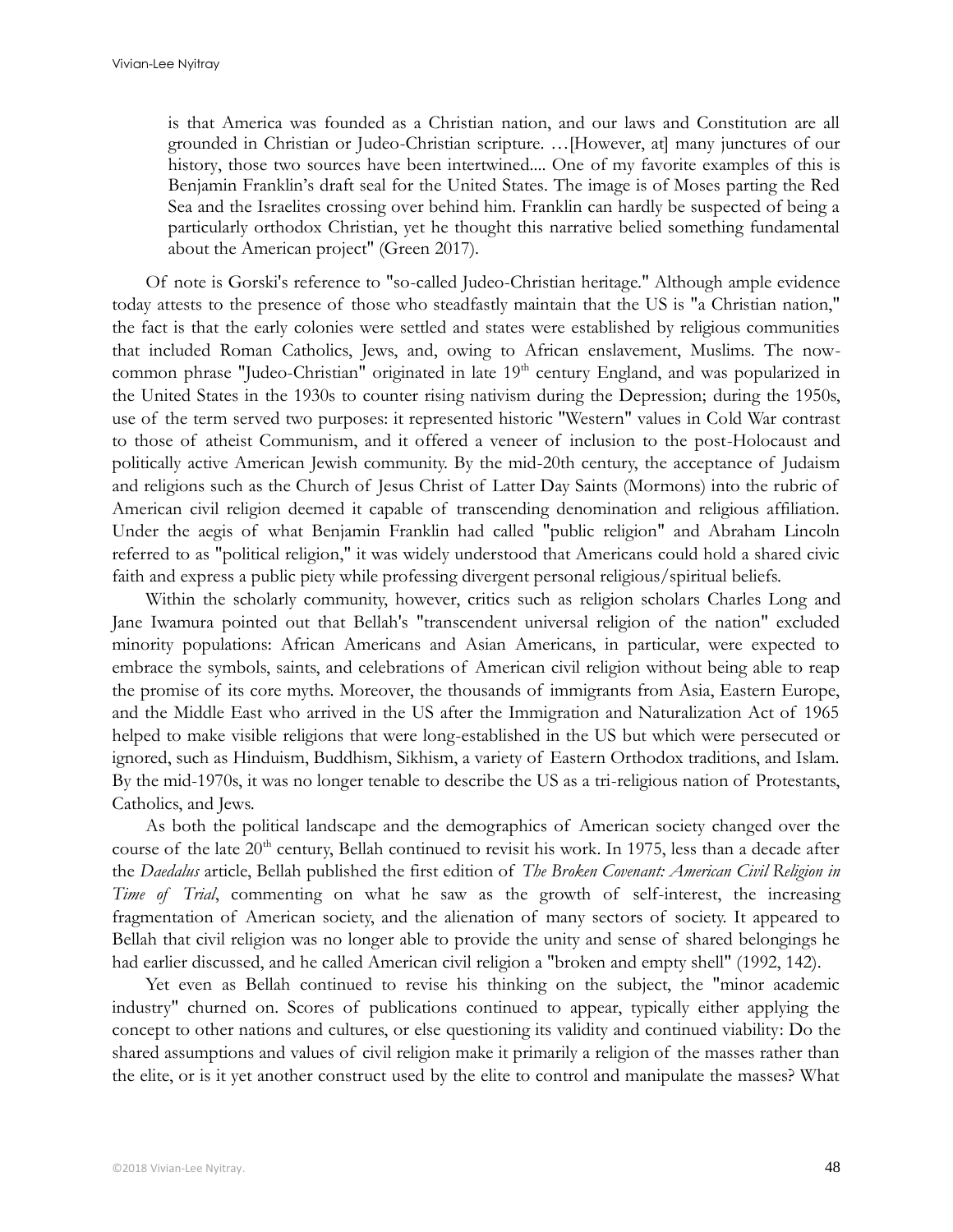is the relation, if any, of civil religion to the state or to traditional religions in increasingly fragmented or secularized modern societies?

#### **Beyond the U.S. Case**

In the U.S. context, civil religion has been shown to represent a fusion of national identity with one or more historically dominant religions, yielding artifacts of culture that are accepted but may be under-examined by natives. In the US, so-called blue laws, also known as Sunday laws, are remnants of colonial New England Puritan piety that regulate leisure and commercial activities. Most Americans will be familiar with restrictions on the location or timing of alcohol sales; in some states, for example, although grocery stores may open for business on Sunday morning, aisles where alcoholic beverages are stocked are required to be roped off. But how many citizens are aware that, across the US, various states still maintain legislation prohibiting activities such as horse-racing, hunting, or car sales on the day originally designated for worship?

In Western Europe, similar examples exist of cultural habits and artifacts derived from (and revealing) civil religious conditions. The Dutch, for example, tend not to cover their ground floor windows; if there are draperies, they are often not drawn, even at night. Historically, there might have been lace curtains that allowed in plenty of light and permitted a degree of two-way visibility; absent curtains, the window sills might have had an array of potted plants, vases of cut flowers, or treasured *objet d'art.* Now, in the early 21st century, café curtains, "sun-catchers," or bands of decorative frosted glass often shield ground floor rooms from the eyes of daytime passers-by, but night still finds the front room life of the residents on display.

The Dutch are disciplined, rule-driven, and thrifty, and they bare their lives to their neighbors, inviting their gaze. The absence of curtains is both proof of the residents' virtue and an example to their neighbors, all of whom are assumed to share these values. This assumption is reinforced in everyday conversation by appeals to common aphorisms such as "The nail that sticks up gets hammered down" and "Doing what's normal is crazy enough," underscoring the Netherlands' Calvinist heritage of expected behavior and communal scrutiny. Recalling my first experience abroad, as a student in Amsterdam, I remember vividly the day that my Dutch homestay mother harrumphed indignantly around the house because the neighbors across the back yard had hung cheerful gingham curtains on their kitchen window. It was as if they'd slammed a door in her face. (And just what were they hiding?)

The American form of civil religion is a non-denominational tradition that, although rooted in the values and rhetoric of conservative Protestantism, nonetheless champions the separation of church and state. The boundaries between religion and the state are negotiated legally and are sometimes mediated informally by civil religious practices, an example being the designation of Christmas Day as a federal holiday. Under the provisions of the First Amendment to the US Constitution, there can be no legislation either establishing a state religion or prohibiting the free expression of religion by US citizens. A significant contrast to the American understanding of church-state relations—and the separation of personal and public life—is provided by France and Italy, both predominantly Roman Catholic countries that are among the most popular destinations for American students studying abroad.

The French famously embrace the concept of *laïcité*, generally translated as "secularism," but more deeply understood as a general principle that encompasses and reconciles the particular values of the various religious, racial, ethnic, cultural, and political communities living in France. *Laïcité*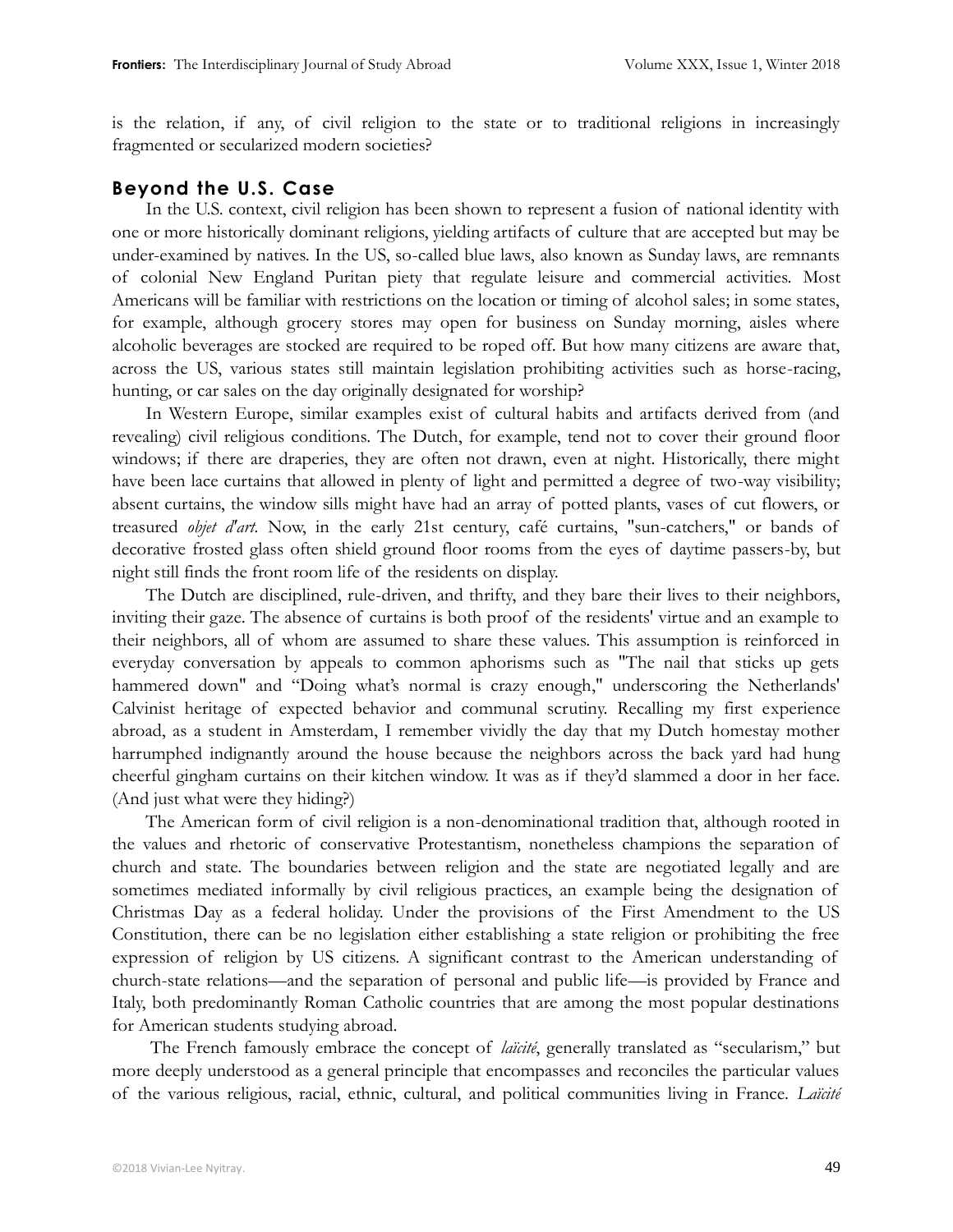comprises "a cluster of universal and abstract values that every citizen and group must embrace independently from his or her origins, preferences, and belongings" (S. Ferrari 2010, 751). In a speech entitled *Discours relatif au respect du principe de laïcité dans la république* [Speech on Respecting the Principle of Secularism in the Republic], delivered on December 17, 2003, former President Jacques Chirac emphasized the importance of this distinctly French principle as follows:

*Läıcité* is inscribed in our traditions. It is at the heart of our republican identity…. It is with faith in the principle of *laïcité*, the cornerstone of the Republic, the beacon of our common values of respect, tolerance, and dialogue, that I call upon all French men and women to unite…. These are the values which make France (Chelini-Pont, trans. 2010, 768).

Americans embrace these same values. The telling difference between the American and the French contexts is that American civil religion acknowledges that cherished values are mined from the bedrock of national religious history but then dissociates them from religion through the separation of church and state, which both limits and permits religion in the public sphere. In the French constitutional model of *laïcité,* the separation of church and state is strict, and religion has little, if any, public relevance. In the US, the First Amendment prohibits the teaching of religion in public elementary and secondary schools, but American schools are permitted to teach *about* religion; in France, both religion and politics are to remain outside the classroom. In the US, there are few restrictions on the wearing of religious garb, and new religious movements are generally protected under the First Amendment, whereas French courts have upheld bans on the wearing of religious garb or symbols in public institutions or public places, and the government has at times exercised aggressive policies toward new religious movements, e.g., the Church of Scientology. In short, the American understanding of church-state separation is confined to the relationship between religion and the state; French *laïcité* can affect the full range of interactions among religion, politics, and society as a whole (S. Ferrari 2010, 756). Students studying in France will daily encounter core cultural representations of the uniqueness and grandeur of French language and culture, the strong sense of French exceptionalism and resistance, and pride in its *difference—*all expressed without reference to religion.

If there is no public role for religion in France, then the opposite condition is presented by the Italian model of church-state relations, where the public role of religion is monopolized almost exclusively by Roman Catholicism, even though it was fully disestablished in 1984. Scholar of religion and law Silvio Ferrari explains that the Italian government attempts to govern the "ethical, cultural, and religious plurality of the country through the values of Catholicism, raised to the rank of civil religion" (2010,753).

More precisely, Catholicism supplies the cultural and ethical principles on which full citizenship is based. … The debate about the crucifix is the best example of the Italian interpretation of civil religion. In Italian public schools, a crucifix must be hung on the walls of every classroom. Faced with requests to remove it, the courts have stated that the crucifix is not only a religious symbol but also the symbol of Italian identity. In particular, it manifests the historical and cultural tradition of Italy and is a sign of a value system based on freedom, equality, human dignity, and religious tolerance. Because citizenship is founded on these same values, which should be respected by everyone, the presence of the crucifix in the classroom cannot be made dependent on the religious convictions of the students (2010, 754).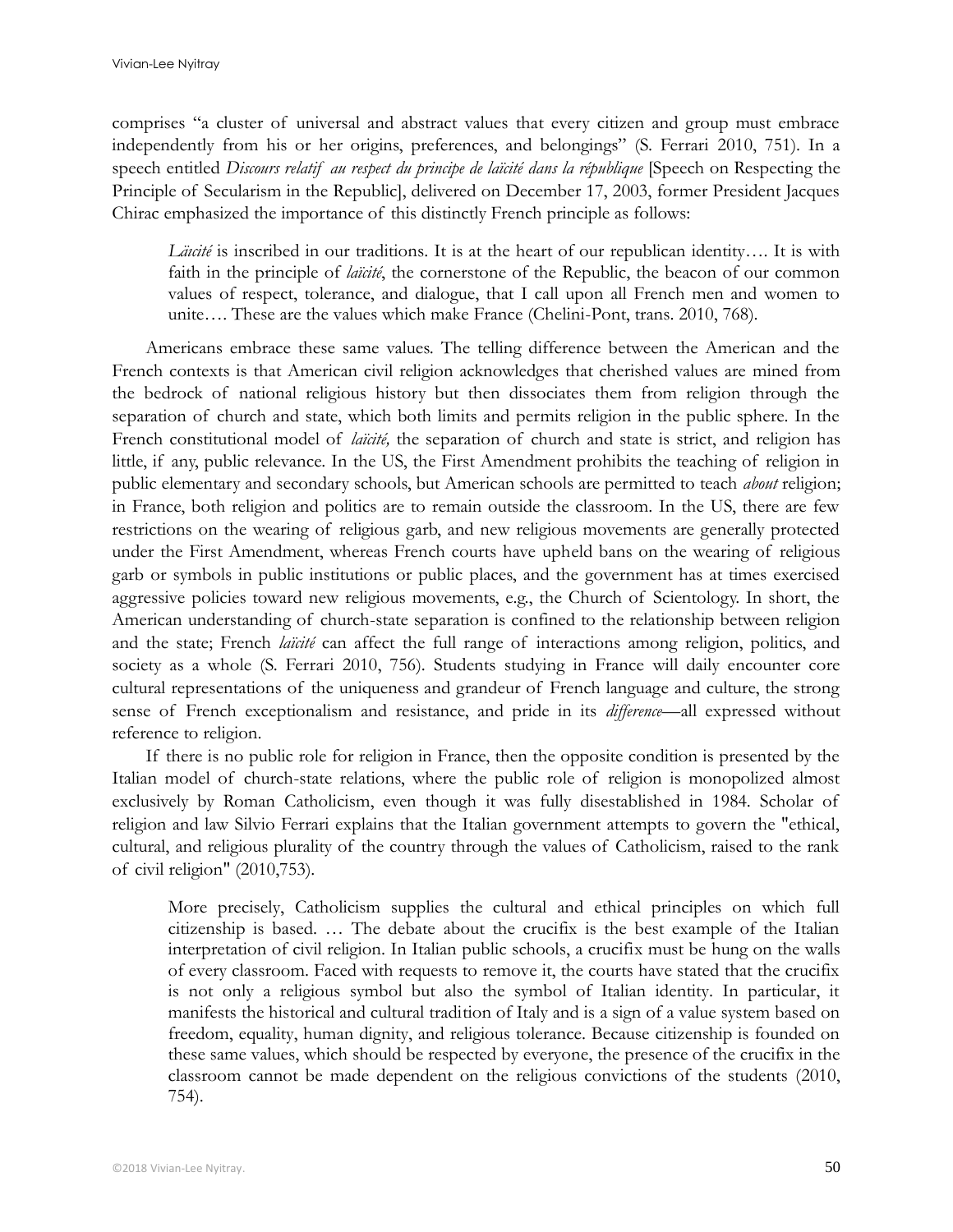In February 2006, the Italian Council of State further clarified the meaning of the crucifix, declaring it a symbol of Italian *laicità*, as explained again by Ferrari:

In Italy the principles that are at the base of the idea of *laïcité* have a religious origin. Thus, the best way to manifest the secular character of the Italian school is through the crucifix in the classroom. This conclusion does not mean that the crucifix is deprived of its religious significance. But, according to the Court, it has a different meaning depending on the place where it is situated. When the crucifix is placed in a church or another place of worship, it is only a religious symbol. When it is placed in a school, it becomes a tool for educating students—independently from their religious beliefs—about values that are at the core of the notion of *laïcité*, such as tolerance, mutual respect, human dignity, human solidarity, and non-discrimination. The courts went even further, noting that the fact that a growing number of non-Christian students are attending Italian schools underlines the need for the crucifix because it propagates the principles of respect for diversity and refusal of radicalism (both religious and secular) that are at the foundation of the Italian legal system and that may not be familiar to students of other cultures and religions (2010, 754).

Scholars such as Ferrari understand these court decisions to express in legal terms the idea that only the Catholic tradition can be the civil religion of Italy and provide the fundamental principles and values on which social cohesion is founded. Others disagree, understanding social cohesion in Italy to be the product of a "natural, cultural-religious homogeneity" rather than any common bond of citizenship. In this view, cultural-religious homogeneity has resulted in the absence of an Italian "civil religion" (A. Ferrari 2010, 843). On the one hand, this perception is supported by the absence of restrictions on the wearing of religious garb and the personal display of religious symbols in public spaces and institutions. On the other, American students studying in Italy are struck by the dominating Vatican presence in the news and in politics, even if their Italian classmates and teachers profess little adherence to the faith.

Students studying abroad in Poland will likewise confront a "cultural-religious homogeneity" wherein the Roman Catholic Church monopolizes the public sphere, yet its identification with the state has a complex historical background quite different from the Italian case. During the Second World War, the church supported the resistance against German occupation and thus forged a distinctively "Polish" identity for itself. After the war, the church's identification with the nation was reinforced by the wartime eradication of the Polish Jewry, the massive Polish-Ukranian resettlements, and the redrawing of Poland's borders, all of which combined such that "almost the entire population of post-World War II Poland was, at least formally and for the first time in modern Polish history, homogenously Catholic" (Casanova 1994, 94). As in other countries of the former Soviet bloc, socialist attempts to suppress or supplant religion failed; instead, the church "became the cherished trustee of the nation's history, culture, and traditions, and of the collective memories of the Polish people" (Casanova 1994, 95)--a status that continues today and which fuels anti-immigrant policies and privileges social policies in accordance with Church doctrines.

Bellah's early academic research focused on Japan, and sociologists and religion scholars who followed him have sought to confirm or contest Bellah's characterization of the Japanese as a sacred people in a sacred land (2003, 60). Today, Shinto nationalism, as evidenced by conflicts over the meaning of visits by government officials to the Yasukuni Shrine (a shrine to Japanese war dead that includes noted war criminals and thus appears to forgive or gloss over wartime crimes and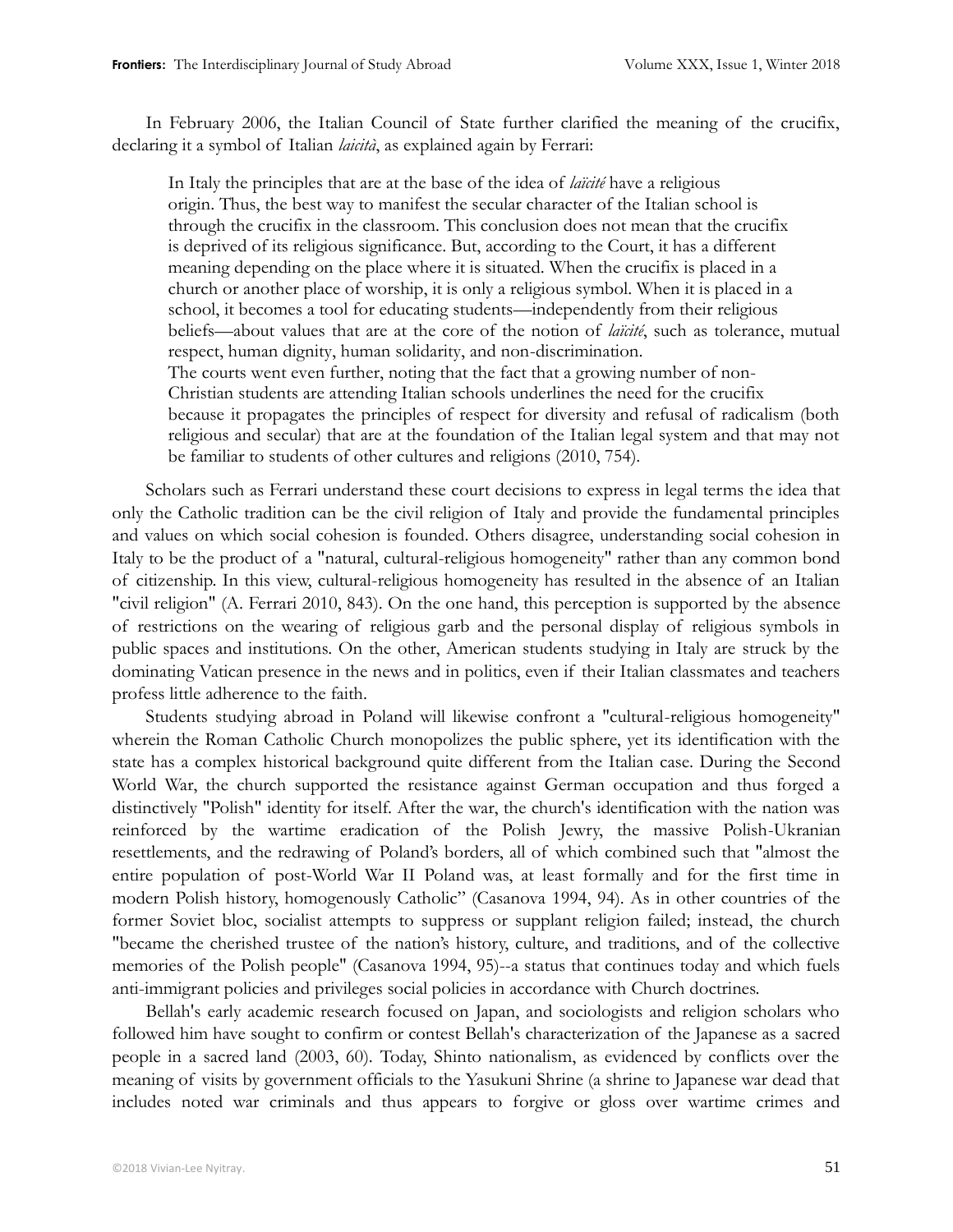atrocities), is a surface artifact suggesting a more deeply rooted cultural reality. Shinto may have been disestablished under the terms of the Allied occupation after Japan's defeat in World War II, but the legacies of Shinto tradition are daily present in emphases on reverence for the past, and on purity and cleanliness in the physical environment. Most shops in Japan have a small shrine on the premises, thereby preserving Shinto in the visual landscape of everyday life (Swyngedouw 1992, 57). Adding to the Shinto foundation are virtues of filiality, deference, and obedience derived from Confucian traditions imported centuries ago from China and Korea, alongside notions of discipline, public service, and a natural aesthetic deriving from Buddhism, another imported yet non-competing tradition.

Despite these multiple influences and decades of modern industrialized urban life, the world of postwar Japan has yielded outwardly secular and seemingly westernized attitudes, especially among young people. Yet there remains

...an amorphous yet strong trend in contemporary Japanese social, cultural and religious life towards the idealization of traditional Japanese culture and landscape, and of the Japanese past. It is especially prevalent in such emotionally-laden terms and concepts as *furusato*, a term literally meaning "one's native village," which is suggestive of a Japanese landscape and community steeped in Japanese cultural traditions and unsullied by external, modernizing and westernizing influences (Reader 1994, 11f.)

For the foreign student, then, the absence of "religion" in Japan is confounded by its omnipresence and with its close identification with "being" Japanese.

#### **Germany: An Instance Apart?**

Bellah viewed civil religion as developing naturally within a society as a means of cohering the citizenry, so we might expect it to be nearly universal. And beyond Bellah's foci on Japan and the US, a rich body of literature has emerged to analyze the presence (or absence) of civil religion in countries as far afield as China, Uruguay, Tunisia, Mexico, and Egypt—all far beyond the scope of this paper to explore (see, e.g., Lyon & Van Die 2000) but all offering study abroad professionals a wealth of insight into another country's mode of citizenship or a nation's national identity. Such national self-understanding can be predicated upon an explicit religious identification, whether overt or covert (Italy, Japan); a semi-specific diffuse identification (the US, the Netherlands); or as an identity apart, even if derived from religious identification (France). Germany offers yet one other distinctive model, an instance of "a void that is left in the interplay between religion and a nation's self-understanding" (Wabel 2013, 215).

Students studying in Berlin cannot escape Germany's culture of remembrance, memorialization, and, perhaps, expiation. In the heart of the city is American architect Peter Eisenman's Holocaust Memorial, also formally titled "the Memorial to the Murdered Jews of Europe." Neither a Jewish memorial nor an explicitly religious site, the 4.7 acre Memorial nonetheless focuses attention on the triumph of a false narrative of national identity devoid of the religious values that were a prominent facet of German cultural identity for centuries.

The monument...is a vast field of concrete steles, arranged with small alleys between the steles, just south of the Reichstag and the Brandenburg Gate. The ground slopes in several directions, and the steles become higher and higher the closer you get to the center, so that upon entering and continuing through one of the alleys, people are lost in the field and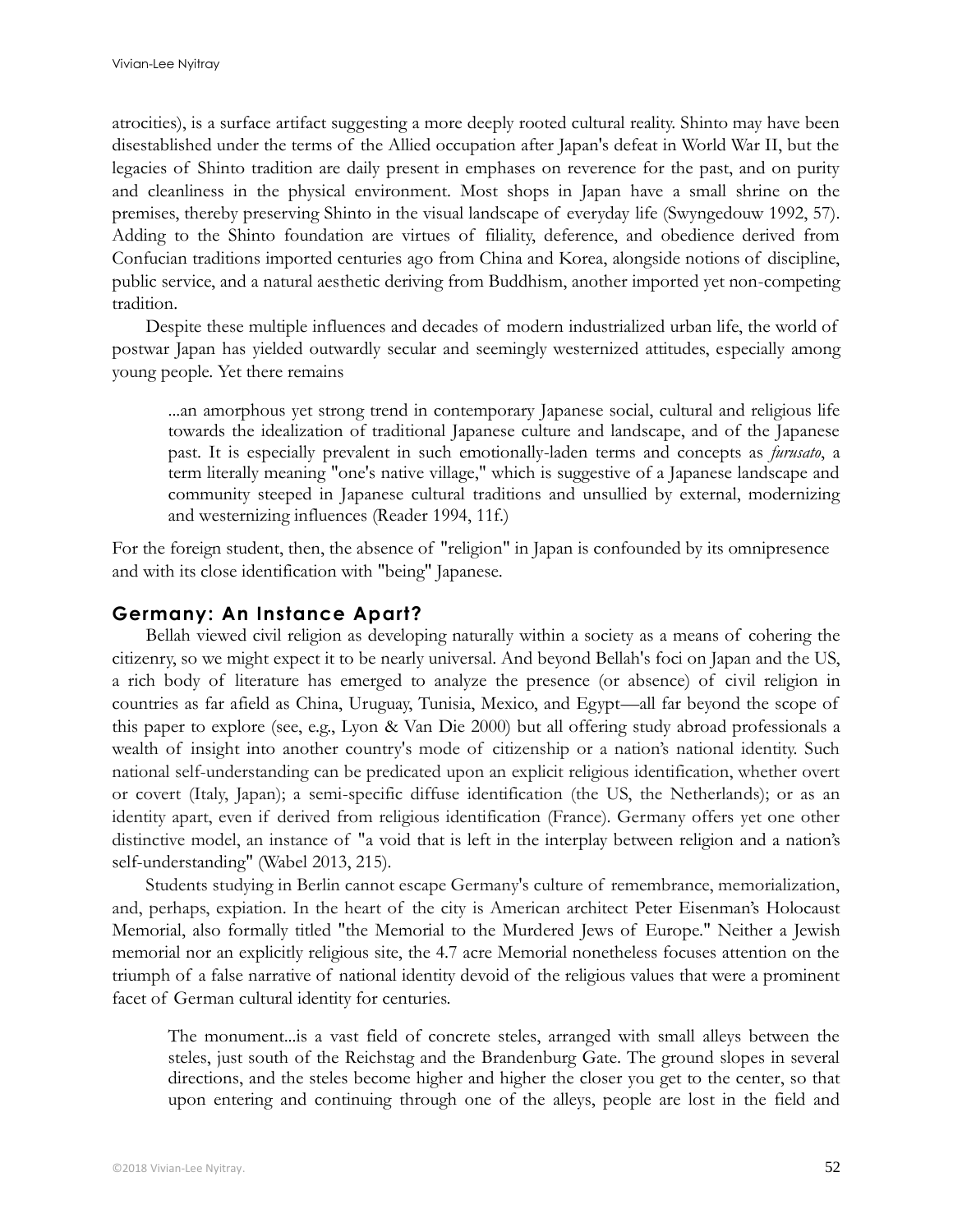disappear. If you enter the field on a warm and sunny day, you feel the cold climbing up the deeper you get in, the noises of the city become more and more muffled, and it gets darker and darker between the mounting walls of concrete. As it is apt for a memorial to the victims, the spectator slowly enters the victim's perspective, but the spectator does not experience direct and unmitigated shock and horror. Rather, the transformation is a slow and subtle one, interrupted by views of the sky and (initially) the surrounding trees, by the sight of children playing hide-and-seek between the steles, and by the voices of others entering the central area, until these voices, too, gradually fade away—an experience comparable only to the...growing madness of the persecution and the experience of a concentration camp.... There is neither direct confrontation with the historical facts nor direct transformation into the language of accusation or repentance, of grief, or of relief that these times are over (Wabel 2013, 215f.).

Eisenman's work undermines all attempts to give a simple or direct interpretation of the moral history of Germany—it leaves a void in these attempts. It avoids self-flagellation, and sensationalism, and voyeurism, yet it forces attention and reflection as to who Germans were and are, and what Germany was and now tries to be in light of its past. More than a Holocaust memorial, the Monument represents a civil religion in the making.

#### **Conclusion**

Civil religion gets very little careful thought. But we live in it, and we appeal to it all of the time.

-Rowland A. Sherrill (quoted in Murray 2008, 42)

Even in a postmodern and fragmenting world, civil religion can be seen to engender and sanction "a sense of collective destiny" and/or to provide "integration among an otherwise diverse people" (Hiller 2000, 169). The analysis of this often-invisible concept was initiated by sociologist Robert Bellah in his *Daedalus* article and then revisited, sometimes reluctantly, by him over the ensuing decades. Shortly before his death in 2013, he joked that some people thought it was the only thing he had written (Juergensmeyer et al. 2015, 78). Though far from true, it is clearly the case that it remains a rich tool for study abroad professionals who seek to deepen their students' predeparture preparation (or post-return reflection). Whether examined in terms of the bottom of the iceberg, the core of the onion, or the roots of a tree, the presence and influence of civil religion is almost always significant. The presence of religious practices, material objects, or public attitudes assuming religious identity (or the notable absence of these artifacts) should spur reflection on the civil religious history and aspirations that inform them; without that further reflection on civil religion, the role and meaning of the observed artifacts of culture may well remain opaque.

#### **Works Cited**

Bellah, Robert N. *The Broken Covenant: American Civil Religion in Time of Trial*. 2nd ed. Chicago: University of Chicago Press, 1992.

- ---. "Civil Religion in America." *Dædalus, Journal of the American Academy of Arts and Sc*iences, vol. 96, no. 1, 1967, pp. 1-21.
- ---. *Imagining Japan: The Japanese Tradition and its Modern Interpretation*. Berkeley and Los Angeles: University of California Press, 2003.
- ---. "Religion and the Legitimation of the American Republic." *Society*, vol. 15, no. 4, 1978, pp. 16-23.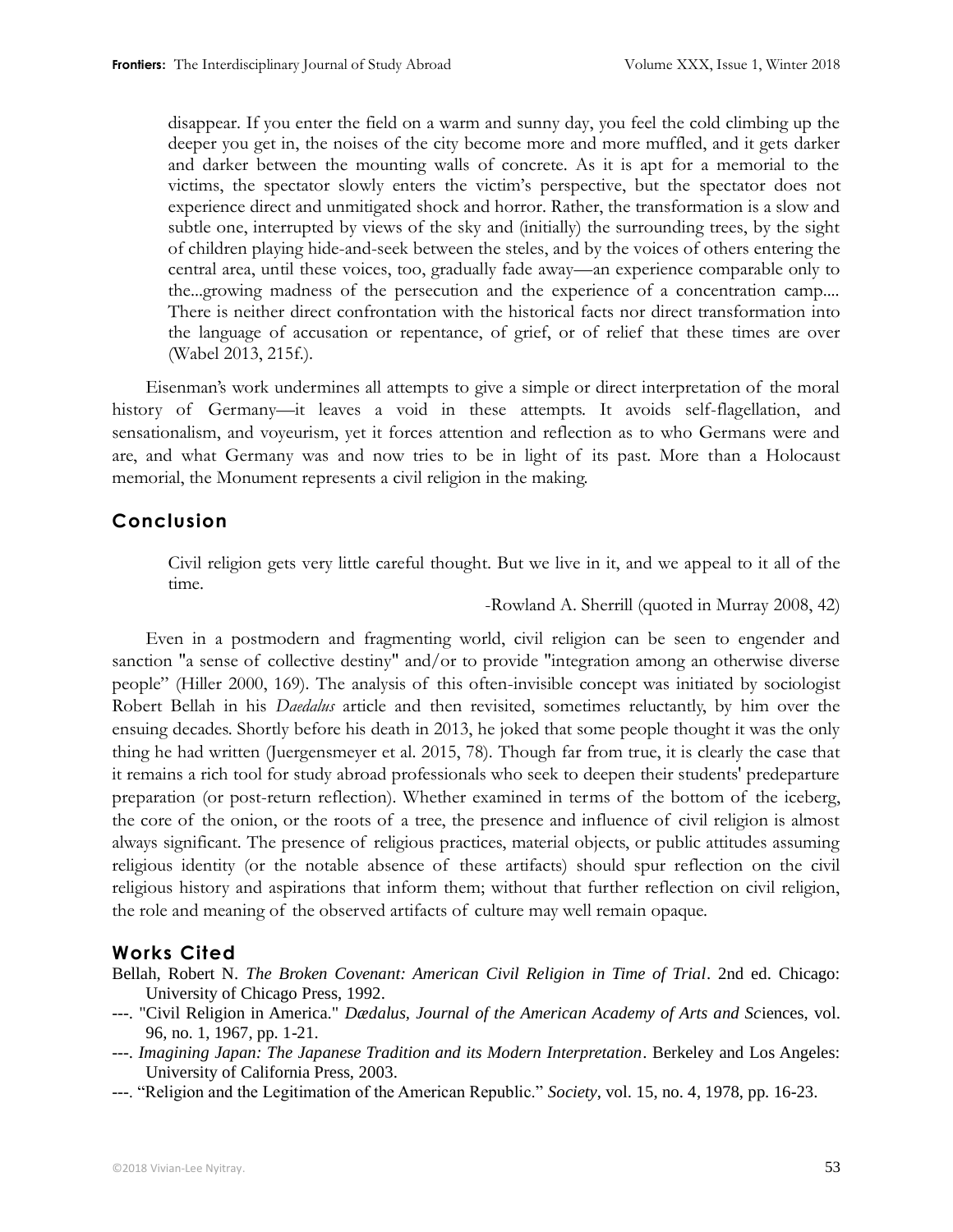Bellah, R. N. & Hammond, P. E., eds. *Varieties of Civil Religion*. NY: Harper & Row, 1980.

- Casanova, José. *Public Religions in the Modern World*. Chicago: University of Chicago Press, 1994.
- Chelini-Pont, Blandine. "Is *Laïcité* the Civil Religion of France?" *George Washington International Law Review*, vol. 41, no. 4 (2010), pp. 765-815.
- Connors, Sean. "The Problem with The Cultural Iceberg Metaphor." *Escape Artist*, 28 July 2016, [http://www.escapeartist.com/blog/the-problem-with-the-cultural-iceberg-metaphor/.](http://www.escapeartist.com/blog/the-problem-with-the-cultural-iceberg-metaphor/) Accessed 20 June 2017 and 18 July 2017.
- Dobbelaere, Karel. "Civil Religion and the Integration of Society: A Theoretical Reflection and an Application." *Japanese Journal of Religious Studies*, vol. 13, nos. 2/3, Religion and Society in Contemporary Japan, 1986, pp. 127-146.
- Ferrari, Alessandro. "Civil Religion in Italy: A 'Mission Impossible'?" *George Washington International Law Review*, vol. 41, no. 4 (2010), pp. 839-859.
- Ferrari, Silvio. "Civil Religions: Models and Perspectives." *George Washington International Law Review*, vol. 41, no. 4 (2010), pp. 749-763.
- Gearon, Liam. "European Religious Education and European Civil Religion." *British Journal of Educational Studies*, vol. 60, no. 2, 2012, pp. 151-169.
- Gorski, Philip. *American Covenant: A History of Civil Religion from the Puritans to the Present*. Princeton, NJ: Princeton University Press, 2017.
- Green, Emma. "Do the Culture Wars Really Represent America?" [https://www.theatlantic.com/politics/archive/2017/04/gorski-civil-religion/521751/.](https://www.theatlantic.com/politics/archive/2017/04/gorski-civil-religion/521751/) Posted 9 April 2017. Accessed 19 July 2017.
- Hiller, Harry M. "Civil Religion and the Problem of National Unity: The 1995 Quebec Referendum Crisis". In Lyon & Van Die, eds., *Rethinking Church, State and Modernity*, pp. 166-185,
- Iwamura, Jane. "Critical Faith: Japanese Americans and the Birth of a New Civil Religion." *American Quarterly*, vol. 59, no. 3, 2007, pp. 937-968.
- Jones, Donald G. & Richey, Russell E., eds. *American Civil Religion*. San Francisco: Harper and Row, 1974.
- Juergensmeyer, M., Griego, D. & Sobolai, J. *God in the Tumult of the Global Square: Religion in Global Civil Society*. Oakland: University of California Press, 2015.
- Knight, Anamaria. "Using Icebergs, Trees & Software to Talk About Culture." Small Planet Studio with Cate Brubaker. Posted on February 12, 2009. Accessed June 3, 2017.
- Long, Charles H. "Civil Rights—Civil Religion: Visible People and Invisible Religion." In Jones & Richey, eds. *American Civil Religion*, pp. 212-221.
- Lyon, David & Van Die, Margaret, eds. *Rethinking Church, State, and Modernity: Canada Between Europe and America*. Toronto: University of Toronto Press, 2000.
- Murray, Bruce T. *Religious Liberty in America: The First Amendment in Historical and Contemporary Perspective*. Amherst: University of Massachusetts Press, 2008.
- Reader, Ian. "Civil Religion in Contemporary Japan." *The Copenhagen Journal of Asian Studies* vol. 9, (1994), pp. 6-31.
- Reagan, Ronald. "Farewell Address to the Nation", January 11, 1989. Online by Gerhard Peters and John T. Woolley, *The American President Project*. [http://www.presidency.ucsb.edu/ws/?pid=29650.](http://www.presidency.ucsb.edu/ws/?pid=29650) Accessed 10 January 2017.
- Schmidt, Carmen. "A Comparison of civil religion and remembrance culture in Germany and Japan." *Asian Journal of German and European Studies* vol. 1, no. 10, 2016 (online) DOI 10.1186/s40856- 016-0010-1 Accessed 10 October 2017.
- Swyngedouw, Jan. "Religion in Contemporary Japanese Society". In *Religion and Society in Modern Japan*, Mullins, M. R., Shimazono, S. & Swanson, P. L. pp. 49–72. Berkeley: Asian Humanities Press, 1992.
- Wabel, Thomas. "Leaving the Void Open: Forms of Remembrance in Civil Religion, Politics, and Art." *Journal of Church and State* vol. 55 no. 2 (2013), pp. 199–220; DOI:10.1093/jcs/css052. Advance Access publication June 7, 2012. Accessed 11 October 2017.